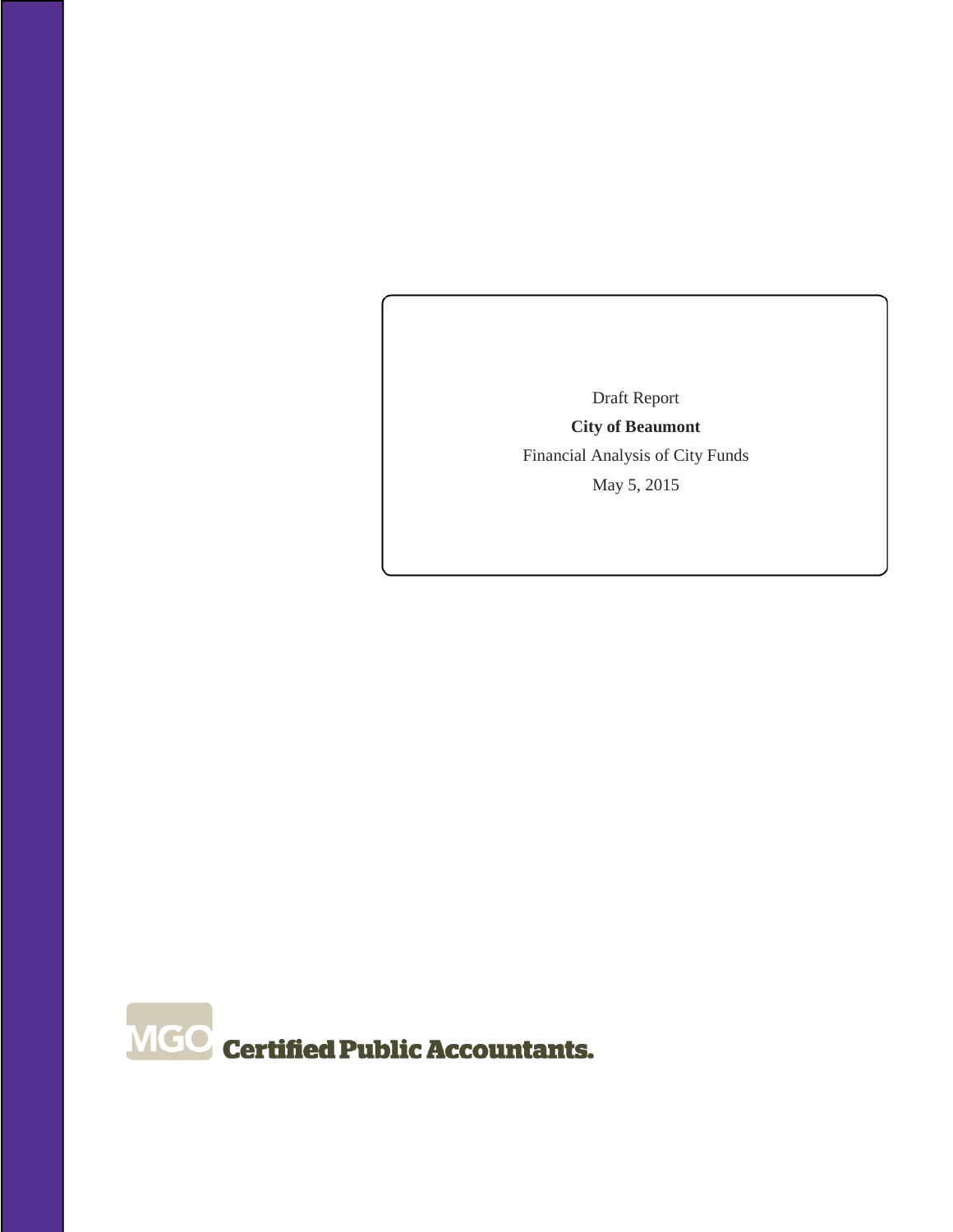# **Table of Contents**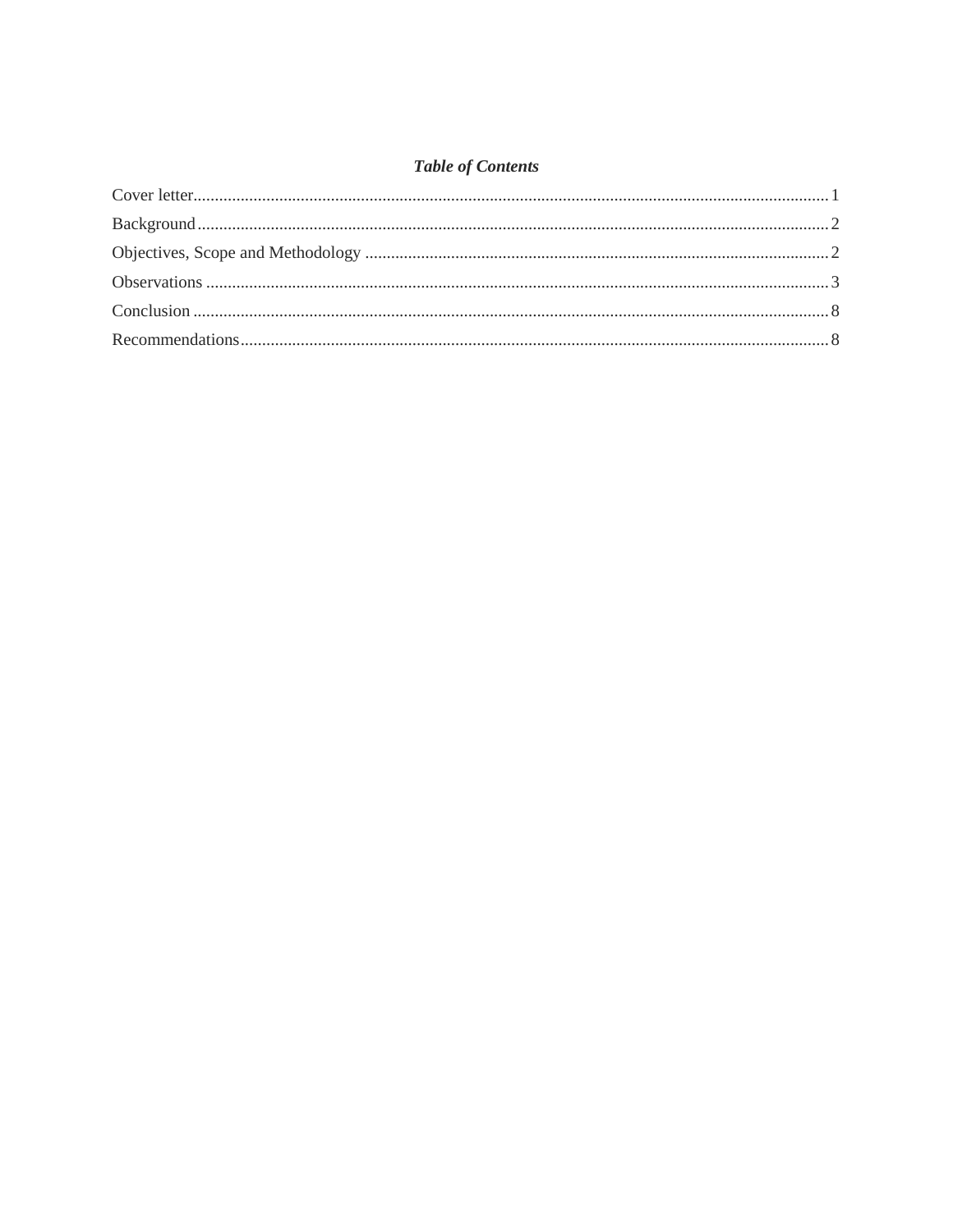

**Walnut Creek** 2121 N. California Blvd., Suite 750 Walnut Creek, CA 94596 925.274.0190

Sacramento

Oakland

LA/Century City

Newport Beach

May 5, 2015

San Diego Seattle

Ad Hoc Committee on Internal Controls C/o Nancy Carroll, City Treasurer City of Beaumont 550 E. 6<sup>th</sup> Street Beaumont. CA 92223

Dear Ms. Carroll:

I am pleased to present to the Ad Hoc Committee our draft report on the Financial Analysis of the City Funds. We will be pleased to meet with you and the Committee to discuss this report at your convenience. Please call me at (213) 408-8666 or Byron Matson, Manager, at (916) 765-3337 if you have questions or concerns.

Very truly yours,

V Fochen

James V. Godsey, CPA Partner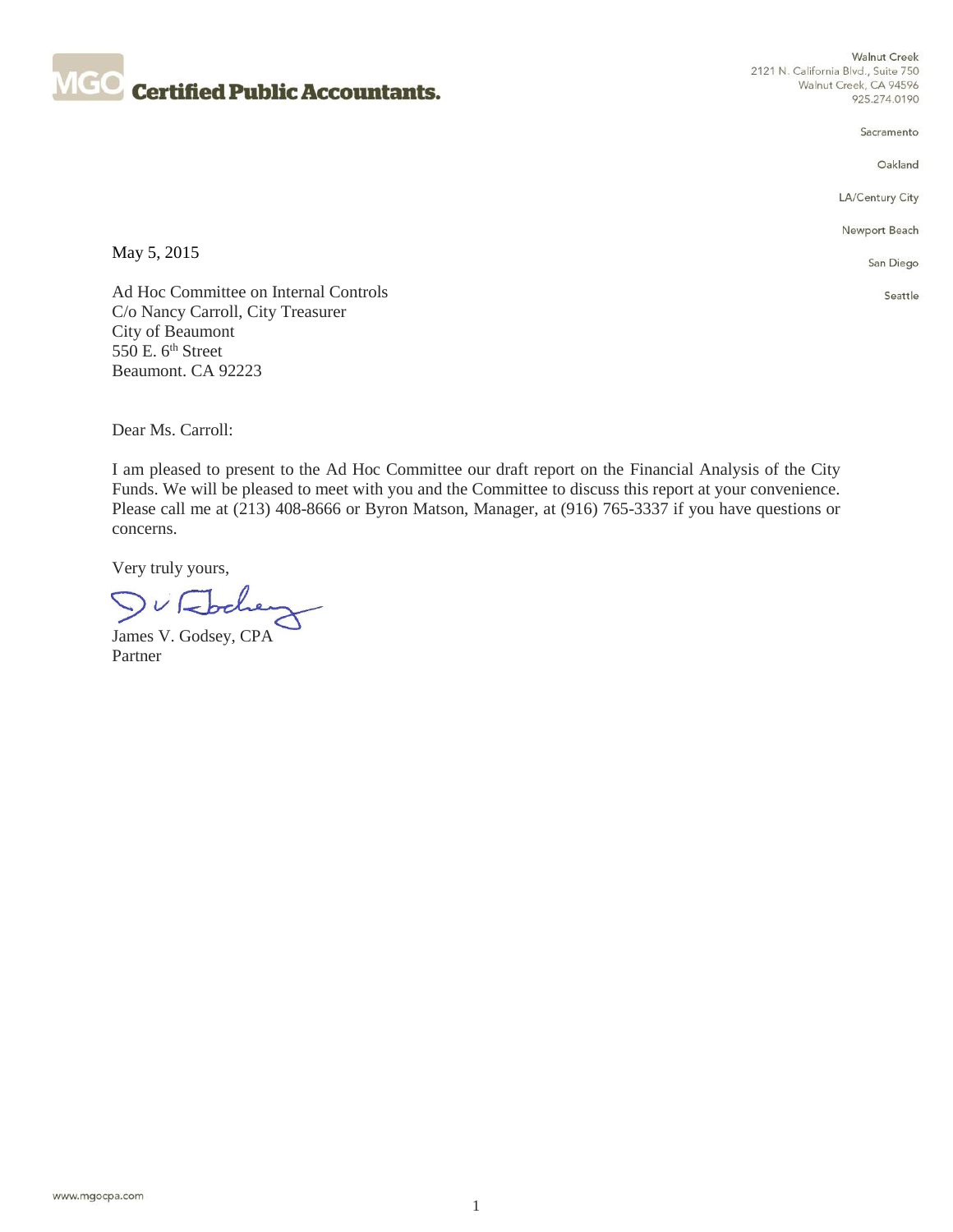# **Background**

The City Council requested MGO to conduct a financial analysis of the City of Beaumont (City). This action was prompted by concerns of new City Council members and the City Treasurer over inter-fund advances between City funds and monies due to the General Fund as a result of loans made to the Redevelopment Agency (RDA).

# **Objectives**

The objective of this review is to provide a financial analysis of City funds. Specifically, we sought to determine and analyze:

- Revenue and expenditure patterns during the fiscal periods under review.
- Whether the General Fund has enough unrestricted monies to pay off obligations due to other funds, and if not, determine the plan for repayment.
- The impact of funds loaned to the RDA from the General Fund and the potential for reimbursement back to the General Fund.
- The City's methodology for forecasting future revenues, expenses and cash flows, including any austerity measures.
- The impact of pending litigation on the City.

# **Scope**

The scope of work included the current 2014-15 fiscal year and the four prior fiscal years, beginning with the fiscal year ending June 30, 2011.

# **Methodology**

The methodology employed included:

- Interviews with City officials, including the City Treasurer,
- Documents received from California State agencies,
- Annual audit reports from Moss, Levy & Hartzheim, LLP, and
- Documentation and reports received from the City.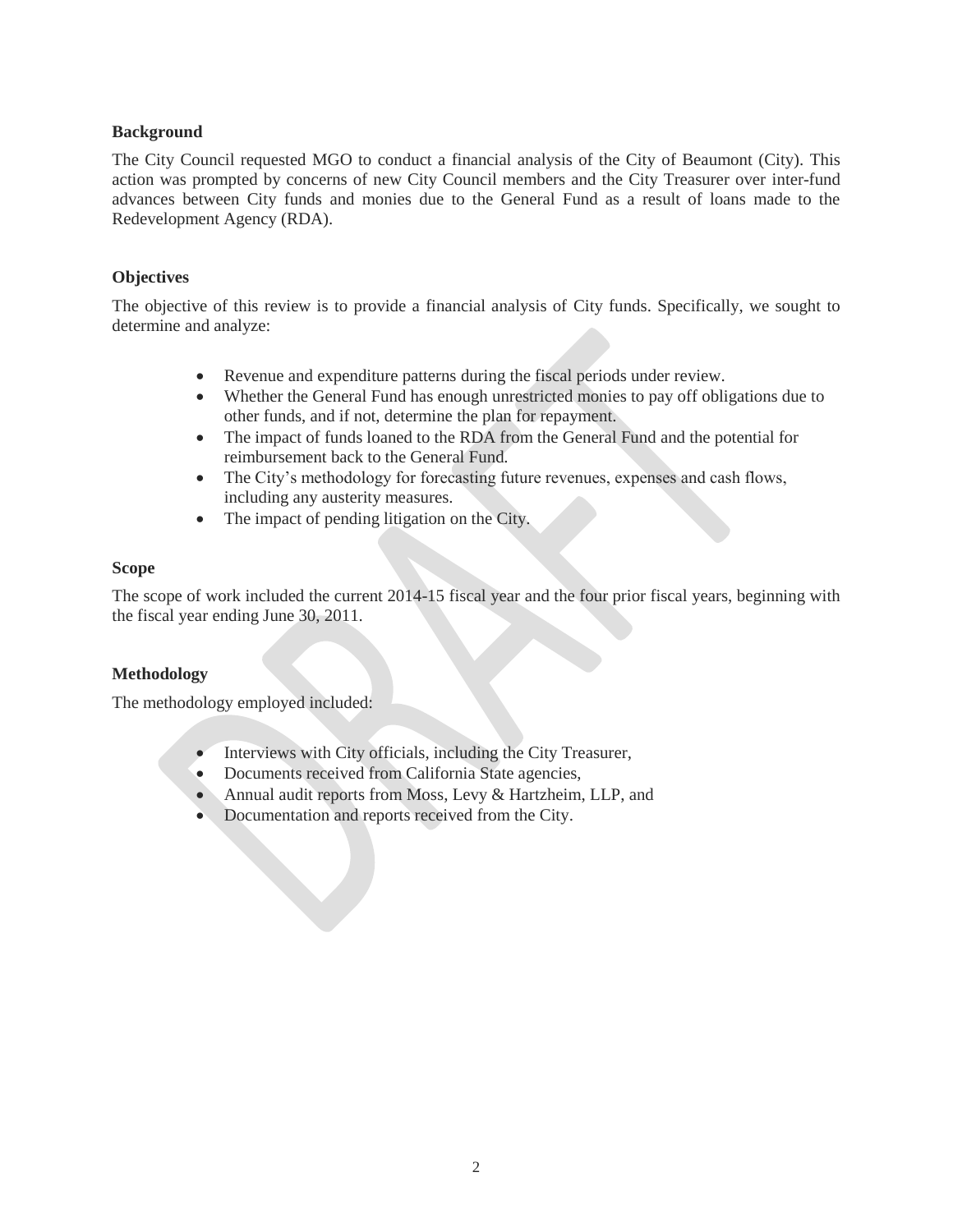#### **Observations**

#### *The General Fund Cannot Sustain a Surplus*

Based on the audited financial statements, revenues have not exceeded expenditures over the last four fiscal years as shown in the chart below. Despite austerity efforts, such as a city-wide hiring freeze, the measures taken have been only marginally effective at reducing expenditures over the last two fiscal years. In the current year, City officials are forecasting that actual expenditures are running about \$1 million less than budgeted, according to the General Fund Revenue and Expense Report, dated February 28, 2015, posted on the City's website. Revenues, according to this same report, are running at approximately budgeted levels.

Our analysis was based on amounts as reported in each year's audited basic financial statements. During our analysis, we noted that the "General Fund Detail" pages of the City's 2014-15 budget document uses somewhat different amounts that indicate General Fund revenues slightly exceeded expenditures. City management believes these differences are due to slightly different methodologies employed for combining and reporting some account balances, such as the inclusion of the Liability and Workers' Compensation Reserve by the auditors. However, regardless of which approach is more accurate, the fact remains that the General Fund is not able to generate a surplus of any material magnitude.



#### **Revenues**

As shown in the chart below, General Fund revenue consists of eight categories—taxes and special assessments; licenses, permits and fees; fine and forfeiture; use of money and property; intergovernmental revenues; charges for services; inter-fund charges; and other revenue. The Finance Director stated that revenue has been trending at budgeted levels and he expects real estate tax levels to improve as the housing market continues to recover.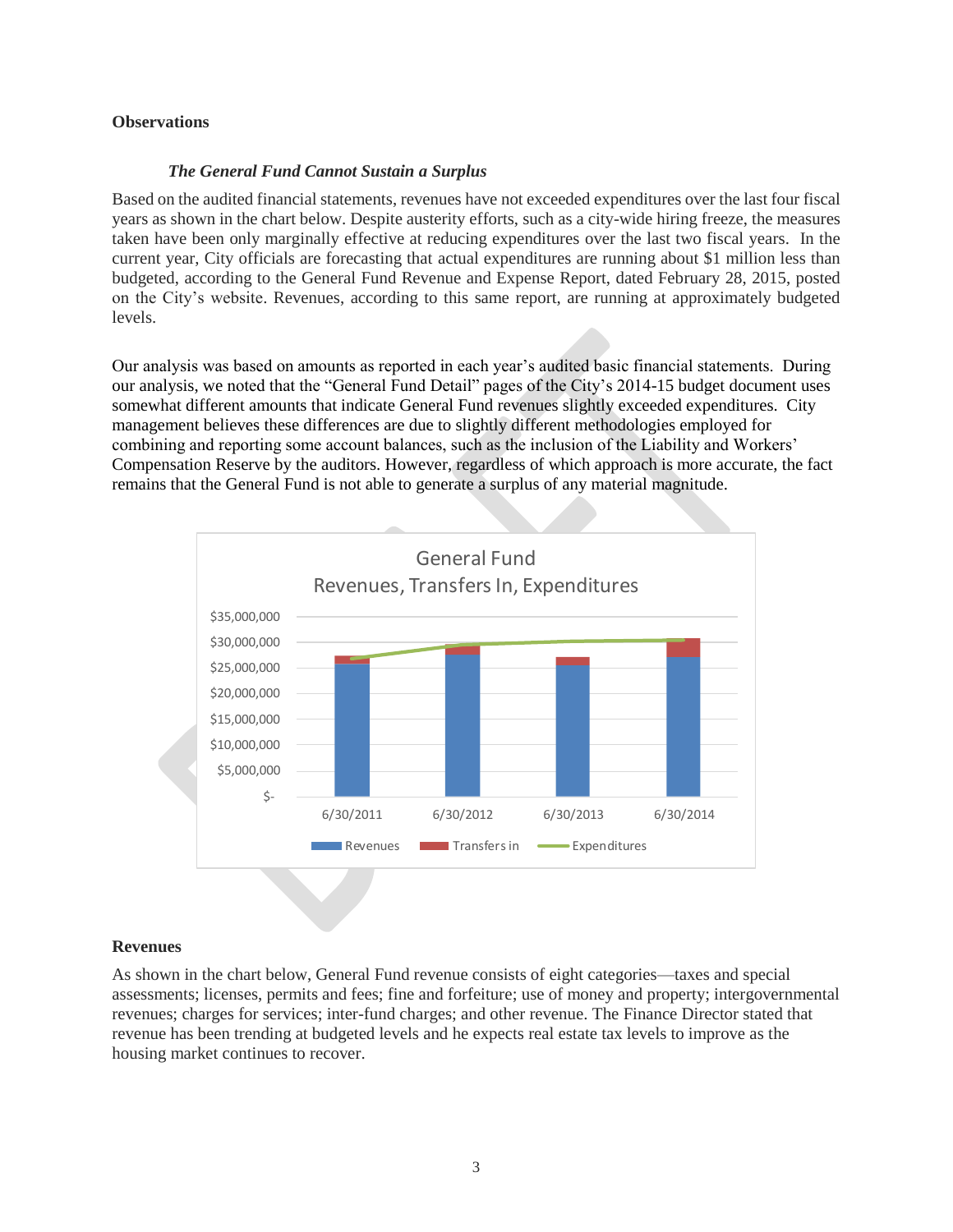

### **Expenditures**

General Fund expense includes five major categories—general government, public safety, public works, culture and recreation, and community development as shown in the chart below. As shown, the total expenditures have remained stable over the last three fiscal years. In contrast, revenue growth has not exceeded expenditures, resulting in a constant need to borrow from the Community Facilities Capital Projects (CFCP) fund as described in the next observation.

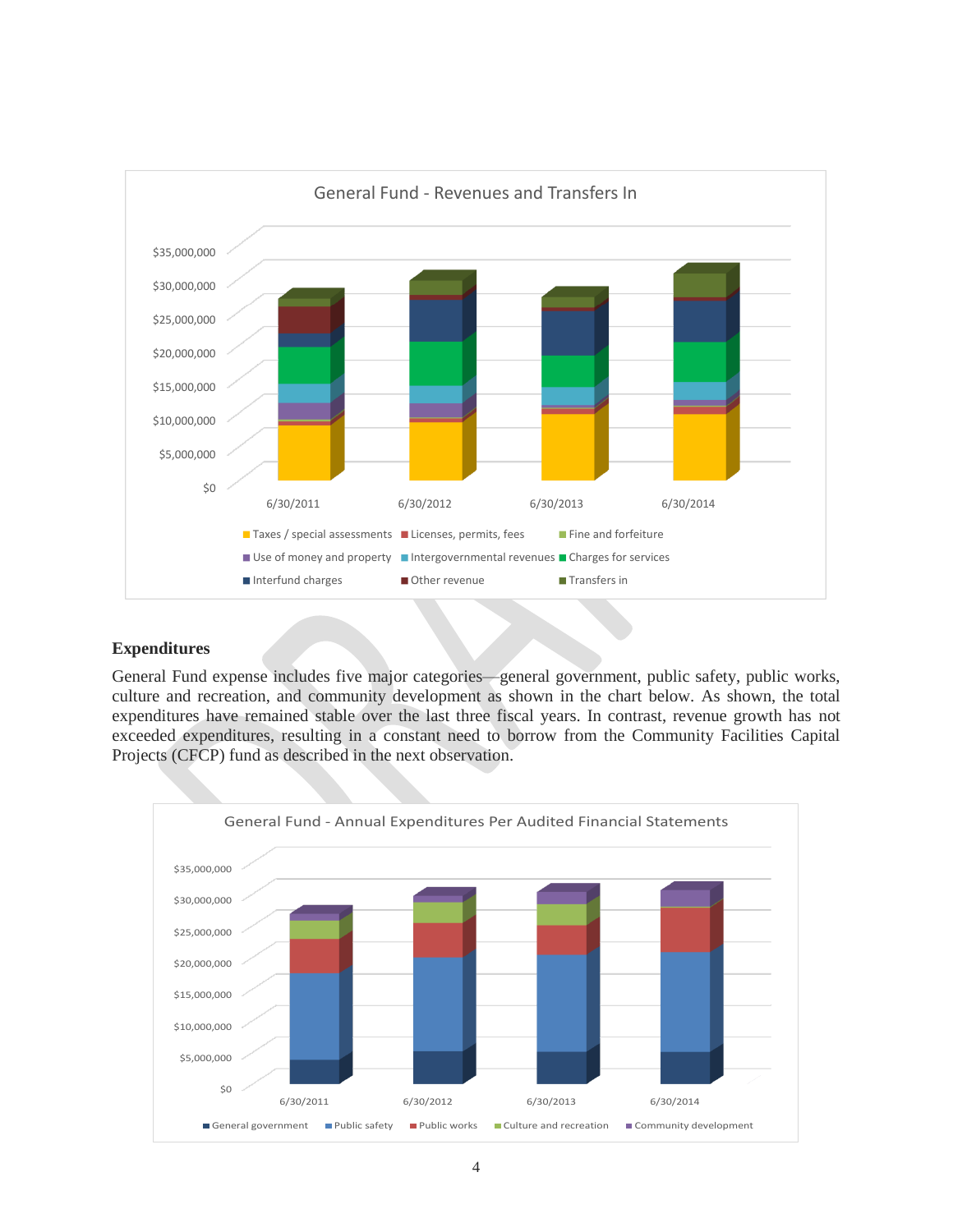The City's Finance director, in analyzing these changes in major categories over time added the following:

- General Government saw an increase in the fiscal year ending 6/30/2012, resulting from a significant increase in legal fees due to the WRCOG lawsuit.
- Public Safety increases are primarily due to increases in insurance and PERS contributions, radio upgrade costs, and the required (per Police Memorandum) 5 percent annual salary increases.
- Public Works increase in the fiscal year ending 6/30/2014, resulting from a reclassification of the Parks Department to Public Works, which was reflected by a corresponding decrease in Culture and Recreation.
- Further decreases in Culture and Recreation in the fiscal year ending 6/30/2014, resulting from a delay of some planned projects.
- Community Development increases due to continuing development projects and the associated costs.

# *The General Fund Consistently Maintains a Negative Cash Balance at Year-End Which Necessitates Inter-fund Advances*

For the last four fiscal years we reviewed, the General Fund was advanced funds from the Community Facilities Capital Projects (CFCP) Fund in order to maintain a positive cash balance at year-end. City management believes that, according to an opinion issued by an outside attorney, the use of CFCP funds in this manner is legal. (We have requested a second opinion on this issue from the new City Attorney.) This inter-fund transfer scenario has been occurring since at least 2009. The amount owed by the General Fund during the last four fiscal years beginning July 1, 2010 to the CFCP Fund has been in the range of \$8-10 million per year. For example, in the fiscal year ending June 30, 2014, the CFCP Fund was owed \$10,050,741 by the General Fund. This amount was not all advanced in each fiscal year but represents the total accumulated outstanding balance of all previous advances to the General Fund, which came almost entirely from the CFCP Fund.

The chart below illustrates the year-end inter-fund advance balances for the last four fiscal years.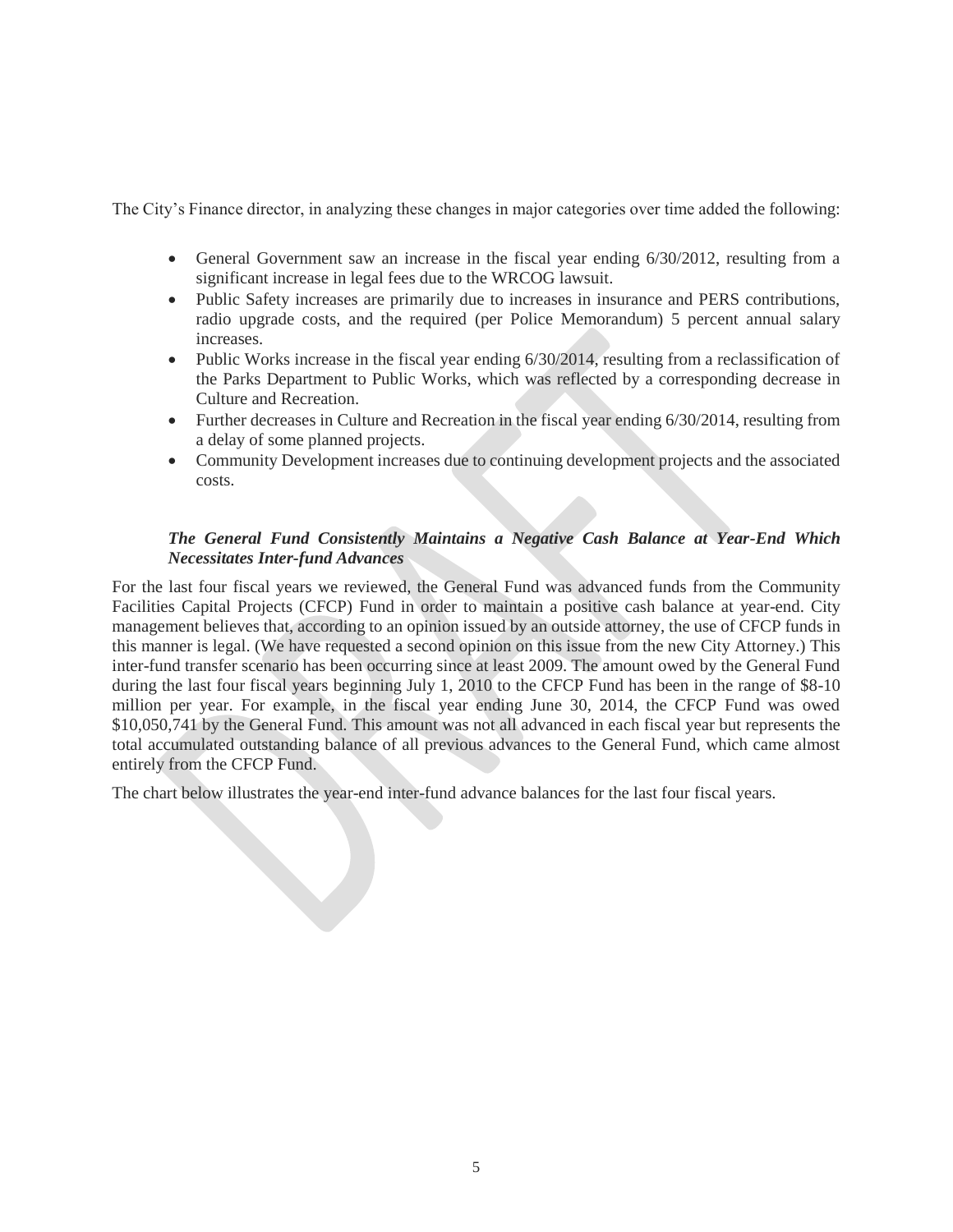

*The City has no formal plan to repay advances owed by the General Fund.*

City officials stated that they have no formal plan to repay advances from other funds. The City is relying on the possibility of receiving RDA repayments, which would provide a surplus to the General Fund that could be used to repay these advances. The City has established an account receivable in the amount of \$21.5 million, which represents funds loaned to the RDA during its existence. This amount is made up of the cost of projects and the city's administrative costs. When the RDA was dissolved by the State, it was expected that some or all of the funds owed to the City would be paid back. The City Attorney has advised City officials that "to the extent that the City of Beaumont's Successor Agency Oversight Board agree that the \$21,500,000 loaned to the Redevelopment Agency represent Enforceable Obligations, those loans will be repaid by way of semi-annual payments assuming, of course, that the California Department of Finance or the California State Controller's Office does not overrule the decisions of the Oversight Board concerning the repayment of \$21,500,000 in loans."

Based on our review of documentation related to the issue of RDA dissolution, the expectation of these funds being repaid is dependent on a number of factors, most notably, AB 1X26, which invalidated loans between the primary government and the RDA and AB 1484, which introduced the "Finding of Completion" concept that could eventually lead to the State repaying cities for some or all of the debts of the RDA. If the State would issue a "Finding of Completion", the Successor Agency could then establish the \$21.5 million on the Recognized Obligation Payment Schedule (ROPS) and begin the process of collecting these funds loaned to the RDA. However, there are a number of issues that will affect the potential amount to be repaid.

First, there is an issue of the City repaying an "outstanding due diligence review debt" of approximately \$2.875 million. This must be paid to the State in order to be issued a Finding of Completion by the CA Department of Finance (DOF). The City cannot expect to receive any repayments until this debt is paid back in its entirety. Currently, the City has agreed to repay \$300,000 per year to satisfy that obligation. At that rate of repayment, it would take the City at least 9 years to satisfy the debt. At that time, a Finding of Completion could be issued by the State, after which the City could add the \$21.5 million to their ROPS and begin actions to recover the funds.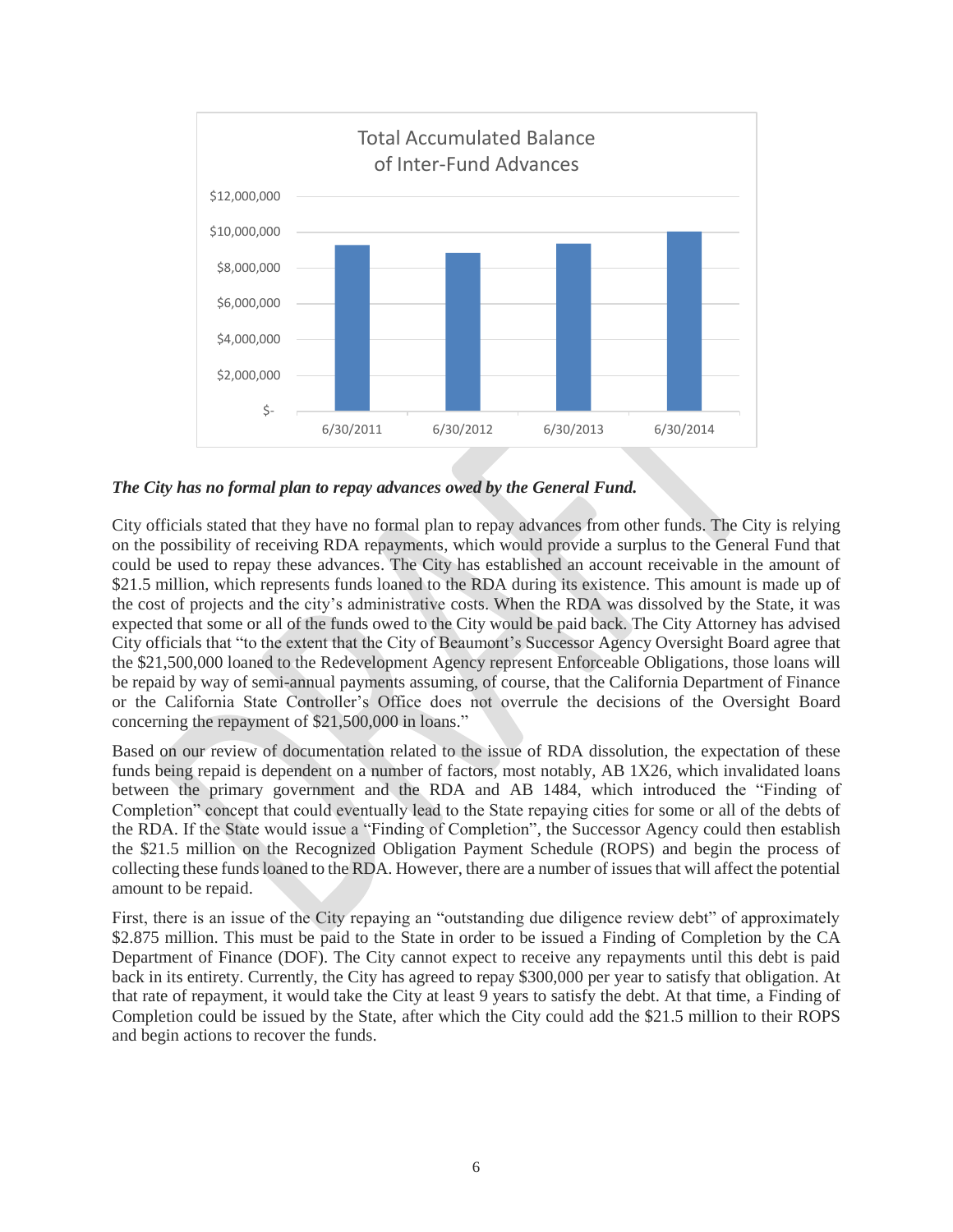It should also be noted that the City is currently claiming \$250,000 per year for administrative costs of operating the Successor Agency. DOF stated in a March 20, 2015 letter to the City it believes this amount is excessive, even though it falls at the minimum amount allowed by the Health and Safety Code (HSC). HSC, section 34171(b) states that the administrative cost allowance shall not be less than \$250,000 for any fiscal year unless the Oversight Board reduces this amount. Given DOF's position, Beaumont's Successor Agency Oversight Board may agree with DOF and reduce the administrative cost allowance below \$250,000. City officials stated that they sent supporting documents to DOF that justified a six month charge of \$125,000. Given that, the Finance Director feels the annualized charge of \$250,000 is justified.

Secondly, there is an "Asset Transfer Review" report by the State Controller which has resulted in the State Controller ordering the City to "reverse transfers totaling \$6,517,519 and turn over the assets to the Successor Agency." While the City does not agree to this finding, the City believes that any amount could returned to the Successor Agency could eventually be added to the ROPS, which in effect would increase the obligation owed to the City. This, however, is highly uncertain and must be approved by DOF.

A third complicating factor has to do with the interest rate the City charged the RDA for the funds loaned. The City used the maximum rate allowed—12 percent-- under the Health and Safety Code. The City's auditors have pointed out that the 'Department of Finance could challenge and disallow the interest payments and advances after further review." Should this occur, the City would be required to repay the excessive interest to the Successor Agency.

In summary, the collectability of the debt owed to the City by the RDA is (1) highly uncertain, (2) of an undeterminable amount, and (3) if repaid, cannot be expected to be received by the City for at least 9 years.

# *The City currently does not prepare long range revenue, expenditures or cash flow projections; instead relies on one year budget projections prepared as part of the annual budget approval process.*

The City does not prepare formal long term revenue, expense or cash flow projections. Shorter term, one year projections are prepared based on current year-to-date amounts and other data as part of the annual budget approval process. The City held budget planning sessions in April. At the time of our fieldwork, there were no projections available for us to review.

# *A Special Gas Tax Street Improvement Fund Audit Finding Puts Even More Pressure on the General Fund*

The State Controller performed a special gas tax audit covering the period July 1, 2004 through June 30, 2013, and found that the City had understated the fund by \$383,838, mostly due to unsupported overhead costs. The City has agreed with the finding and will reimburse this amount to the Gas Tax Fund.

### *Western Riverside Council of Governments judgment clouds City's financial future and creates Going Concern issues.*

The Western Riverside Council of Governments (WRCOG) filed suit against the City for back payments of Transportation Uniform Mitigation Fees. In May 2014, the judge in this case issued an oral ruling expressing the intent to award WRCOG a judgment against the City for \$42,994,879 plus interest of no more that 7% per annum. In September 2014, an amended judgment was filed in this case. This judgment awarded WRCOG \$42,994,879 in Transportation Uniform Mitigation Fees, plus prejudgment interest calculated at 7% in the amount of \$14,809,096, with additional interest accruing in the amount of \$8,246 per day. The City had been using a substantially lower interest rate to accrue interest based on the belief that the judgment was a "fee dispute". The City's auditor accepted the accrued interest using the lower rate, however, the City Council has not accepted the Auditor's report precisely because they disagree with this position.